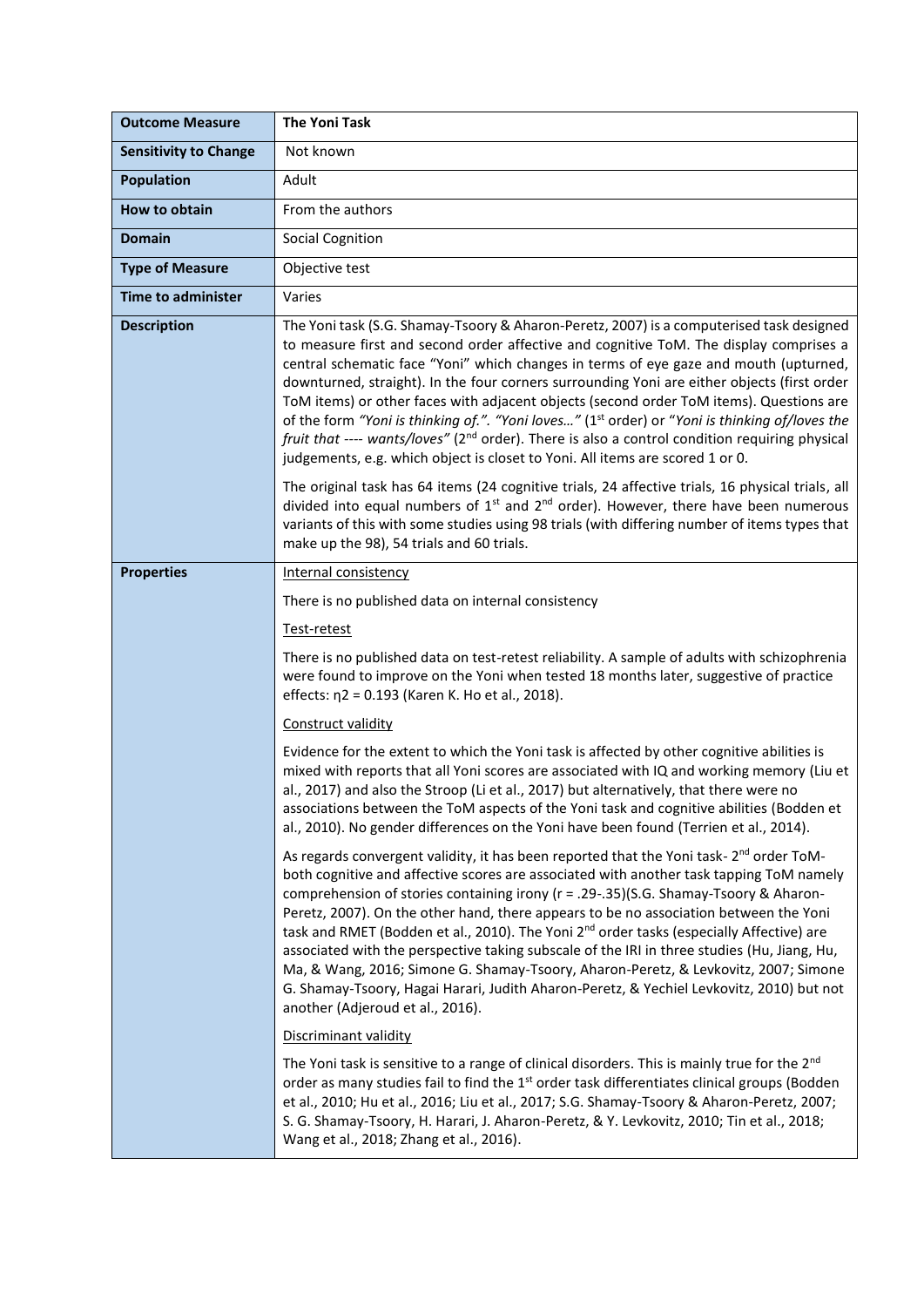|                      | With respect to the 2 <sup>nd</sup> order task, this has been found to differentiate healthy adults<br>from people with brain lesions (Hu et al., 2016; S.G. Shamay-Tsoory & Aharon-Peretz,<br>2007; Simone G. Shamay-Tsoory et al., 2007; S. G. Shamay-Tsoory et al., 2010),<br>Parkinson's Disease(Bodden et al., 2010), mild cognitive impairment (Rossetto et al.,<br>2018), OCD (Liu et al., 2017), Huntington's Disease (Adjeroud et al., 2016), schizophrenia<br>(K. K. Ho et al., 2015; Karen K. Ho et al., 2018; Li et al., 2017; Simone G. Shamay-Tsoory et<br>al., 2007; Tin et al., 2018; Zhang et al., 2016), bipolar disorder (Wang et al., 2018), high<br>functioning autism (Tin et al., 2018) and psychopathy (S. G. Shamay-Tsoory et al., 2010). |
|----------------------|--------------------------------------------------------------------------------------------------------------------------------------------------------------------------------------------------------------------------------------------------------------------------------------------------------------------------------------------------------------------------------------------------------------------------------------------------------------------------------------------------------------------------------------------------------------------------------------------------------------------------------------------------------------------------------------------------------------------------------------------------------------------|
|                      | There is also some evidence that the affective vs cognitive tasks differentiate different<br>clinical disorders with some evidence that the affective task is particularly difficult for<br>people with psychopathy or ventromedial frontal lesions (S.G. Shamay-Tsoory & Aharon-<br>Peretz, 2007; Simone G. Shamay-Tsoory et al., 2007; S. G. Shamay-Tsoory et al., 2010).                                                                                                                                                                                                                                                                                                                                                                                        |
|                      | Concurrent validity                                                                                                                                                                                                                                                                                                                                                                                                                                                                                                                                                                                                                                                                                                                                                |
|                      | The Yoni task has been reported to correlate with Health-related Quality of Life in people<br>with Parkinson's Disease (Bodden et al., 2010). It also correlates with positive and<br>negative symptoms exhibited by people with schizophrenia on the PANASS (Wang et al.,<br>2018; Zhang et al., 2016) (although not always (Simone G. Shamay-Tsoory et al., 2007))<br>and psychopathy symptoms in psychopathic individuals (S. G. Shamay-Tsoory et al., 2010)                                                                                                                                                                                                                                                                                                    |
|                      | Normative data                                                                                                                                                                                                                                                                                                                                                                                                                                                                                                                                                                                                                                                                                                                                                     |
|                      | Normative data is limited and varies depending on the number of trials. Several studies<br>using the original 64 items version (Karen K. Ho et al., 2018; S.G. Shamay-Tsoory &<br>Aharon-Peretz, 2007; S. G. Shamay-Tsoory et al., 2010; Tin et al., 2018) provide percent<br>accuracy estimates (and SDs) for small samples of adults (43, 44, 20 and 30 healthy adults<br>respectively). One study using a 54 version, presents normative data (raw scores) for 316<br>normal adults (Mean age 23.3 +/-7.8) (Terrien et al., 2014).                                                                                                                                                                                                                              |
| <b>Advantages</b>    | Simple and has limited verbal demands<br>$\bullet$<br>Has been used in a number of studies and is sensitive to clinical disorders<br>$\bullet$<br>Provides the capacity to look at cognitive and affective ToM and there appears<br>$\bullet$<br>to be evidence that these dissociate in some clinical conditions.                                                                                                                                                                                                                                                                                                                                                                                                                                                 |
| <b>Disadvantages</b> | Psychometrics are not established<br>$\bullet$<br>Does correlate with cognitive abilities in some studies at least<br>The use of different numbers of (and possibly type of) trials across studies, limits<br>$\bullet$<br>generalisability<br>Very little normative information<br>$\bullet$                                                                                                                                                                                                                                                                                                                                                                                                                                                                      |

## **References**

- Adjeroud, N., Besnard, J., El Massioui, N., Verny, C., Prudean, A., Scherer, C., . . . Allain, P. (2016). Theory of mind and empathy in preclinical and clinical Huntington's disease. *Soc Cogn Affect Neurosci, 11*(1), 89- 99. doi:10.1093/scan/nsv093
- Bodden, M. E., Mollenhauer, B., Trenkwalder, C., Cabanel, N., Eggert, K. M., Unger, M. M., . . . Kalbe, E. (2010). Affective and cognitive Theory of Mind in patients with parkinson's disease. *Parkinsonism Relat Disord, 16*(7), 466-470. doi:10.1016/j.parkreldis.2010.04.014
- Ho, K. K., Lui, S. S., Hung, K. S., Wang, Y., Li, Z., Cheung, E. F., & Chan, R. C. (2015). Theory of mind impairments in patients with first-episode schizophrenia and their unaffected siblings. *Schizophr Res, 166*(1-3), 1-8. doi:10.1016/j.schres.2015.05.033
- Ho, K. K., Lui, S. S., Wang, Y., Yeung, H. K., Wong, P. T., Cheung, E. F., & Chan, R. C. (2018). Theory of mind performances in first-episode schizophrenia patients: An 18-month follow-up study. *Psychiatry Research, 261*, 357-360.